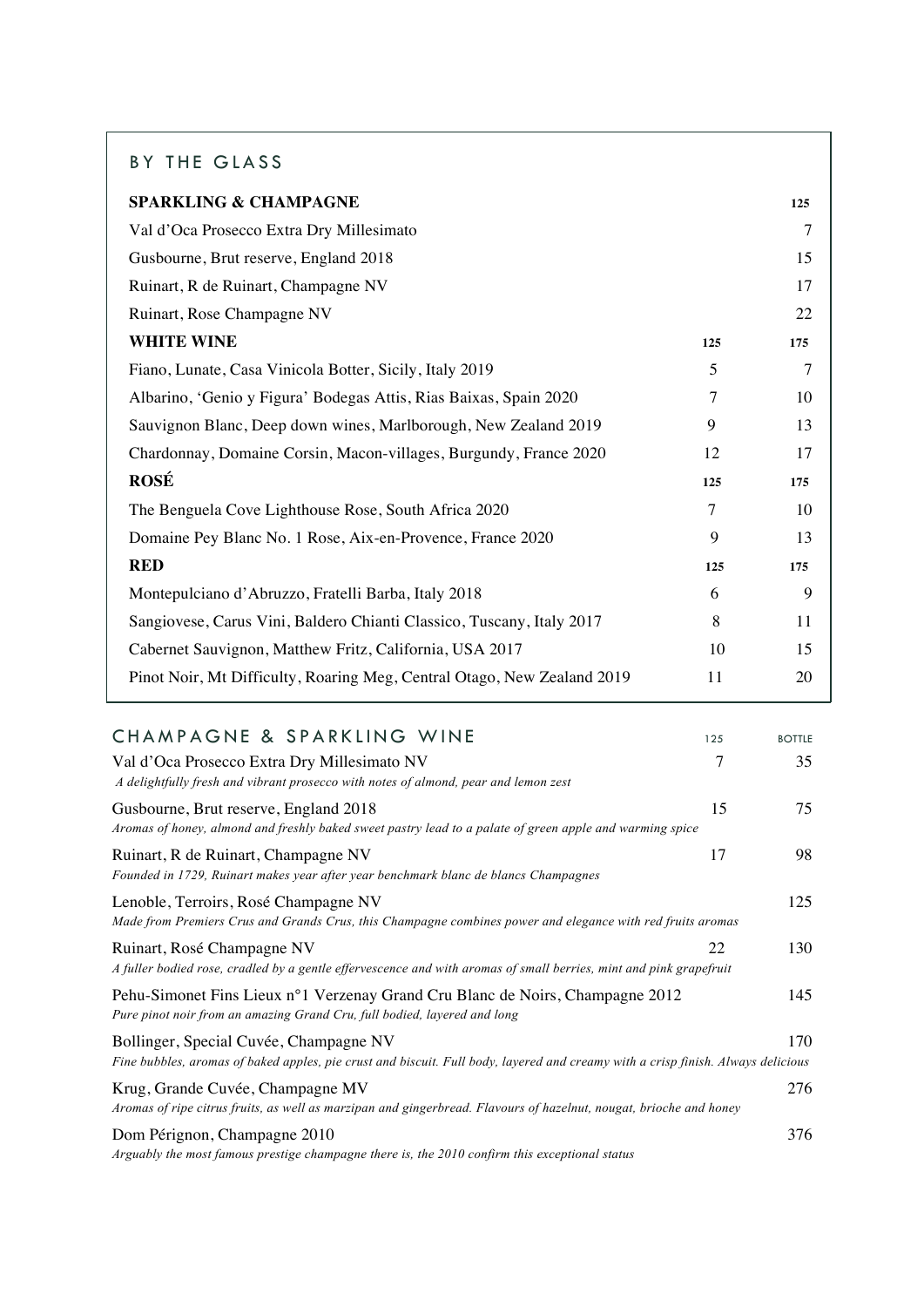Taittinger, Comtes de Champagne, Blanc de Blancs, 2004 650 *This is made from the best chardonnay vines in the Cotes de Blancs region, 2004 is one of the greatest vintages of the last two decades*

| WHITE                                                                                                                                                                                                                   | 125 | 175 | <b>BOTTLE</b> |
|-------------------------------------------------------------------------------------------------------------------------------------------------------------------------------------------------------------------------|-----|-----|---------------|
| Grenache Blanc, 'La Loupe', Pays d'Oc, France 2019<br>A hidden gem from this rarely encountered single varietal, lovely dry and richly textured palate                                                                  |     |     | 25            |
| Fiano, Lunate, Casa Vinicola Botter, Sicily, Italy 2019<br>A wine of notable depth that displays pretty notes of orchard fruit, yellow plums and honeysuckle                                                            | 5   | 7   | 30            |
| Chenin Blanc, L'Avenir, Horizon, South Africa 2018<br>Clean citrus fruits, quince, with a real vinous touch and bouncy acidity make this a real crowd pleaser                                                           |     |     | 32            |
| Louriero, AB Valley Wines, Vinho Verde, Minho, Portugal<br>A widely consumed white wine from Northern Portugal is a light, refreshing wine with floral and green fruit notes                                            |     |     | 38            |
| Verdejo, Bodega Reina de Castilla, Rueda, Spain 2019<br>Thinking of drinking something other than sauvignon blanc but not sure what to get? This zesty Spanish white is the answer                                      |     |     | 40            |
| Sauvignon Blanc de Touraine, Domaine Octavie, Loire, France 2019<br>Appealing notes of peach and nectarine that fold into a palate laced with lemongrass and greengages                                                 |     |     | 40            |
| Roditis blend, Skouras, Cuvée Prestige, Peloponnese, Greece 2019<br>A unique blend that offers fresh orchard fruit, citrus and floral notes. A cracking all-rounder                                                     |     |     | 42            |
| Albarino, O Do Avo Marcelo, Rias Baixas, Spain 2021<br>A blend of succulent orchard and citrus fruits with a salty zest means you can almost taste the sea                                                              | 7   | 10  | 42            |
| Pinot Gris, Middle-Earth, Nelson, New Zealand 2020<br>From the southern island of New Zealand, araomas of honey, pears and spice with a dry palate. The perfect pairing with pork                                       |     |     | 42            |
| Chenin blend, Oldenburg Vineyards 'CL' Stellenbosch, South Africa 2020<br>Chenin blanc adds a bit of flowery and peachy freshness while the chardonnay and its subtle oak ageing rounds it off with a<br>tinge of toast |     |     | 45            |
| Melon, Chateau du Coing de st Fiacre, Muscadet Sevre et Maine sur Lie, Loire, France 2020<br>A textbook example of Muscadet: dry and crisp with a salty finish, perfect with our oysters and raw seafood                |     |     | 45            |
| Pinot Grigio, Kellerei Kaltern Caldaro, Alto Adige 2020<br>This outstanding co-operative became the first Italian wine producer to be awarded Fair & Greens certificate for sustainable<br>viticulture                  |     |     | 48            |
| Pinot Bianco, Hoffstatter, Alto Adige, Italy 2019<br>A very appealing pinot blanc with a little more personality and richness than normal, but still very moreish                                                       |     |     | 50            |
| Riesling, Hexamer, Porphyr, Nahe, Germany 2016<br>An off-dry style that lies nicely in between Riesling's vibrant acidity and its wonderful minerality                                                                  |     |     | 52            |
| Sauvignon Blanc, Wild ferment, Single Vineyard, Marlborough, New Zealand 2019<br>Exudes all the tropical moreishness associated with the style, but in a nicely sculpted, fresh package                                 | 9   | 13  | 54            |
| Sauvignon Blanc, Domaine Bailly Reverdy, Sancerre, 'Mercy Dieu' Loire, France 2019<br>A Sancerre sourced from varied parcels and soil types, a perfect example of what these wines are all about                        |     |     | 65            |
| Chardonnay, Domaine Corsin, Macon-villages, Burgundy, France 2020<br>The Corsin family has been making wine since 1864. This unoaked Chardonnay is bright with refreshing citrus on the palate                          | 12  | 17  | 72            |
| Chardonnay, Domaine Gautheron, Chablis 1 er Cru Mont de Milieu, Burgundy, France 2018<br>Textbook Chablis, this great premier cru delivers intense mineral aromas with ripe apples and pears and a salty tang           |     |     | 90            |
| Garganega, Pieropan, Soave Classico, La Rocca, Veneto, Italy 2019<br>Aromas of almond essence and honey lead to an elegant and beautifully balanced palate with a long finish has a light mineral<br>edge               |     |     | 95            |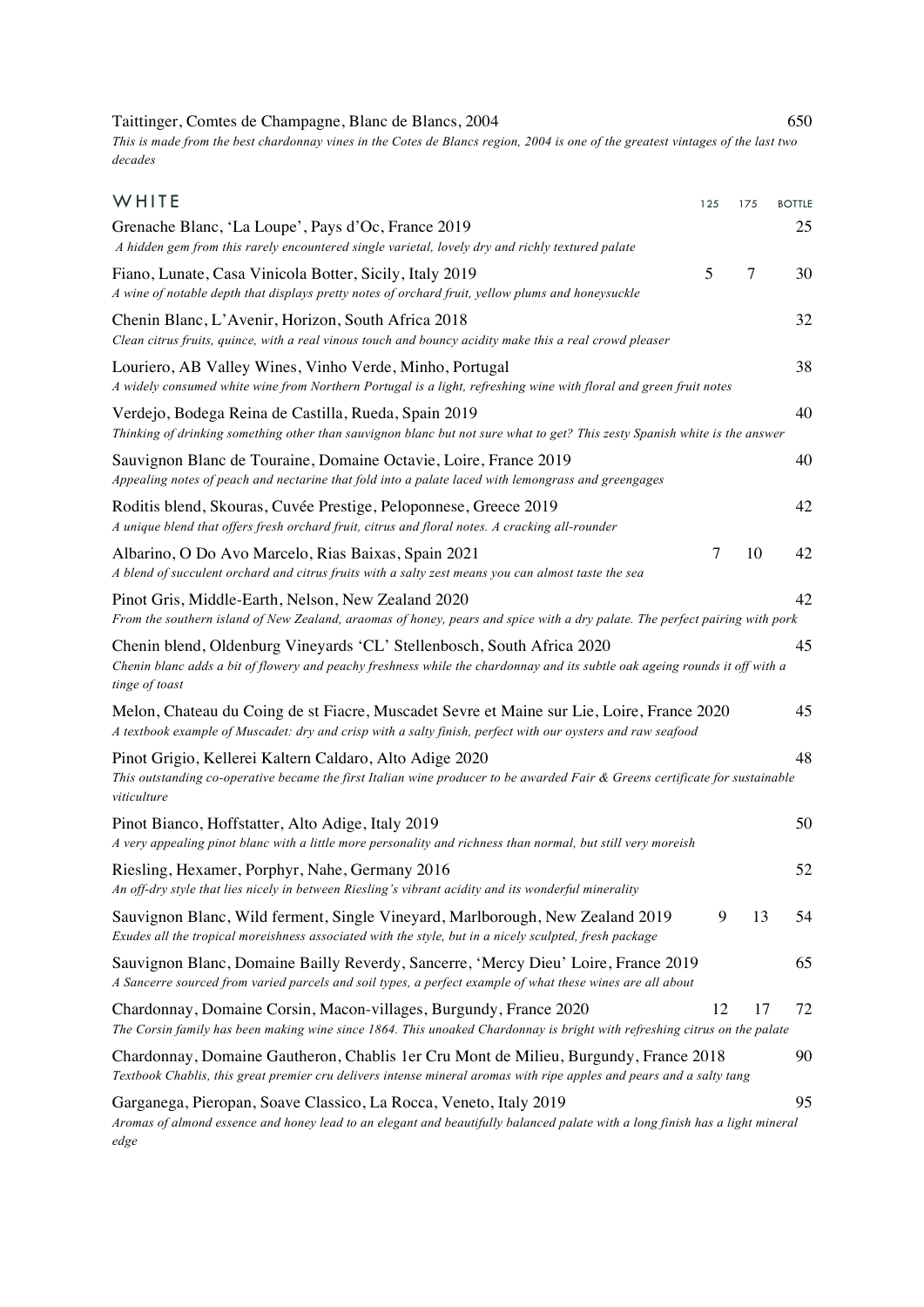| Viognier, Domaine Parpette, Condrieu 'Piaton' Rhône, France 2016<br>An abundance of stone fruit and flowers with rich texture, classic Condrieu from this smaller producer                             |     |     | 110           |
|--------------------------------------------------------------------------------------------------------------------------------------------------------------------------------------------------------|-----|-----|---------------|
| Sauvignon Blanc, Domaine Crochet, Sancerre 'Le Chene Marchand', Loire, France 2018<br>From one of the greatest vineyards in Sancerre, a wine full of quality and exceptional length                    |     |     | 110           |
| Chardonnay, Authentique, Keeler Estate, Oregon, USA 2016<br>Oregon might be famous for pinot noirs but also try their chardonnays! Stylistically seating between Burgundy and California               |     |     | 125           |
| Chardonnay, Littorai, Charles Heintz Vineyard, Sonoma Coast, USA 2018<br>One of the best Californian producers there is combined with a spectacular vineyard. More restrained in style. Give it a try! |     |     | 225           |
| Chardonnay, Henri Boillot, Puligny-Montrachet 1 er Cru Clos de la Mouchére, Burgundy, 2018<br>A favourite with all of the elegance and refined complexity of Puligny from this monopole site           |     |     | 320           |
| Chardonnay, Lucien Le Moine, Corton-Charlemagne Grand Cru, Burgundy, France 2018<br>A pungent and intense nose with all of the power and depth you'd expect from this Grand Cru                        |     |     | 450           |
| ROSÉ & ORANGE                                                                                                                                                                                          | 125 | 175 | <b>BOTTLE</b> |
| Bodegas Valdemar, Rioja Rosé, Spain 2020<br>From one of the most historic cellars of La Rioja, fruity, fresh and well balanced                                                                         |     |     | 32            |
| Les Vignobles Foncalieu Exquise Rose, Pays d'Oc, France 2020<br>An attractive nose brimming with peaches and citrus fruits, while its palate is nicely focused and fresh                               |     |     | 35            |
| The Benguela Cove Lighthouse Rosé, South Africa 2020<br>A succulent côtes de provence-styled rosé but with the added touch of sauvignon blanc, adding an appealing layer of semi-<br>tropical fruits   | 7   | 10  | 40            |
| Pinot Meunier Rose, Middle Earth wines, New Zealand 2020<br>Juicy and fresh with a wonderfully petal pink hue, with notes of pomegranate and citrus fruits                                             |     |     | 42            |
| Domaine Pey blanc No.1 Rose, Aix-en-Provence, France 2020<br>Dry and crisp, floral on the nose leading to an elegant palate of red fruits and citrus                                                   | 9   | 13  | 52            |
| Chateau du rouet, Cotes de Provence, France 2020<br>Delicate salmon coloured robe. Intense nose of red berries: raspberries, cassis. Fruity, elegant on the palate with notes of fresh<br>berries      |     |     | 54            |
| Rock Angel, Château d'Esclans, Côtes de Provence, France, 2019<br>A rosé with substance. Medium to full body and a creamy texture. Flavourful and Beautiful                                            |     |     | 90            |
| Malvasia, Orange, Ancestrale, Skin contact, Cantina Orsogna, Abruzzo, Italy 2020<br>A beauty from the start, this medium-bodied wine opens with notes of white peach and watermelon                    |     |     | 48            |
| <b>RED</b>                                                                                                                                                                                             | 125 | 175 | <b>BOTTLE</b> |
| Montepulciano d'Abruzzo, Fratelli Barba, Italy 2018<br>This is just such a quaffable bottle with its plump core of plums, black cherries and spice                                                     | 6   | 9   | 32            |
| Corvina Blend, Gorgo, Bardolino Rosso, Veneto, Italy 2019<br>The palate has an appealing freshness with subtle notes of bittersweet cocoa and herbs on the finish                                      |     |     | 36            |
| Malbec, Altosur, Finca Sophenia, Tupungato, Mendoza, Argentina 2019<br>Intense aromas of ripe fruit combined with floral and spicy hints. Round texture and soft tannins                               |     |     | 40            |
| Shiraz/Viognier, Willunga 100, McLaren Vale, South Australia 2018<br>This family owned winery makes textbook McLaren wines; rich and luscious with ripe fruits harnessed by soft tannins               |     |     | 45            |
| Gamay, Domaine Robert Perroud, Fleurie, 'l'Enfer des balloquets' Beaujolais, France 2019<br>Light, crunchy red fruits with a mouth watering acidity. This Gamay is a perfect alternative to Pinot Noir |     |     | 46            |
| Grenache, Domaine des Girasols, Côtes du Rhône, France 2015<br>This is a fabulous example of Côtes du Rhône with expressive fruit, liquorice, and some gentle spice                                    |     |     | 48            |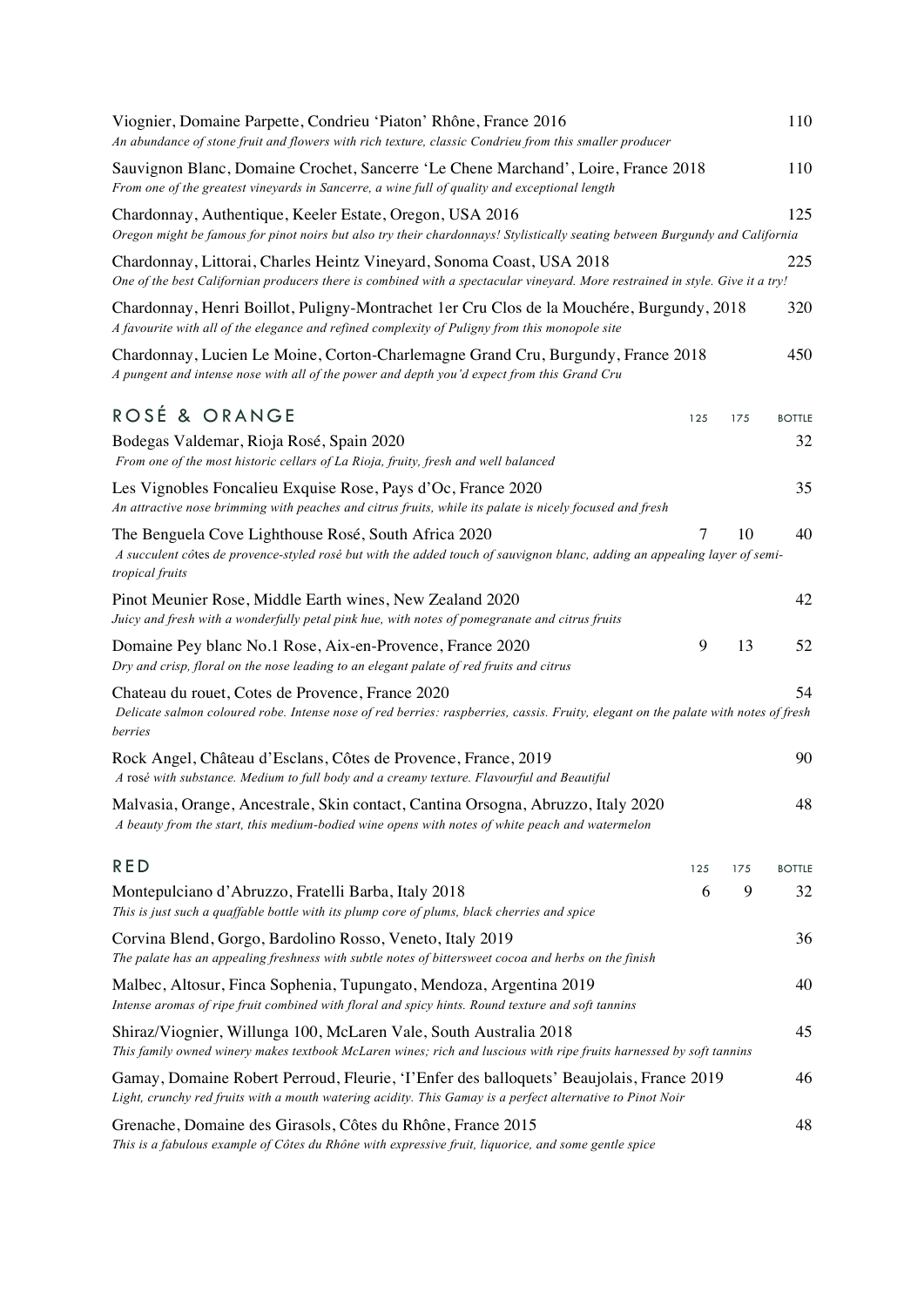| Sangiovese, Carus Vini, Baldero Chianti Classico, Tuscany, Italy 2017<br>Refined, and beautifully poised and offers a core of crunchy cherries layered with savoury, meaty notes                                                                                                            | 8  | 11 | 48  |
|---------------------------------------------------------------------------------------------------------------------------------------------------------------------------------------------------------------------------------------------------------------------------------------------|----|----|-----|
| Pinot Noir, Bourgogne, Nuiton-Beaunoy, Burgundy, France 2019<br>The palate is fruit driven but light to the touch with bramble fruits, pink grapefruit and underlying herbal notes                                                                                                          |    |    | 50  |
| Negromaro, Masseria Cuturi 'Zacinto' Puglia, Italy<br>A delicious fruit-forward Negroamaro that is laced with violet, sour cherries, raspberries and spice. It really has such appeal                                                                                                       |    |    | 50  |
| Malbec, Finca Sophenia 'Estate Reserve' Mendoza, Argentina 2019<br>A wine of great concentration, showing sweet and voluminous tannins and wonderful complexity                                                                                                                             |    |    | 55  |
| Cabernet Sauvignon, Matthew Fritz, California, USA 2017<br>Almost old world in style, this cabernet sauvignon delivers a nicely balanced, fresh palate, leading to a flavoursome finish                                                                                                     | 10 | 15 | 55  |
| Tempranillo blend. La Piscina 'Crianza' Rioja, Spain 2016<br>While being a more traditional producer, their wines are not shy of density or fruit. Their crianza delivers an impressive core<br>for the price                                                                               |    |    | 58  |
| Syrah, Domaine des Remiziéres, Crozes-Hermitage, Rhône, France 2018<br>Rich palate with bramble fruits, plum, mulberry, cloves and a spicy black pepper character on the finish                                                                                                             |    |    | 60  |
| Pinot Noir, Mt Difficulty, Roaring Meg, Central Otago, New Zealand 2019<br>Mt Difficulty owns some of the oldest vines and is one of the most respected producers in central Otago                                                                                                          | 11 | 16 | 65  |
| Pinot Noir, Domaine Besson, Givry 'Le Haut Colombier' Burgundy, France 2019<br>A soulful Burgundy that offers beautiful crunchy red fruits and some appealing notes of brown sugar                                                                                                          |    |    | 84  |
| Syrah, Oldenburg, Rondekop "Stone Axe" South Africa 2017<br>This Syrah comes along with fresh dark fruit, hints of pepper, sweet spice and a touch of tar                                                                                                                                   |    |    | 90  |
| Grenache, Domaine du Grand Tinel, Châteauneuf du Pape, Rhône, France 2014<br>A nose of blackberry compote, cherry and spice is followed up with an expansive, and concentrated palate                                                                                                       |    |    | 98  |
| Malbec, Bodega Noemia, J Alberto, Patagonia 2019<br>From the southern part of Argentina, Malbecs from Patagonia are brighter and not as rich or full bodied as their counterparts<br>in Mendoza                                                                                             |    |    | 132 |
| Zinfandel, Seghesio, Cortina, Dry Creek Valley, Sonoma, USA 2015<br>Looking for a richer, fuller bodied wine with some tannins? Give this classic Zinfandel a try!                                                                                                                          |    |    | 135 |
| Sangiovese, Padelletti, Brunello di Montalcino, Tuscany, Italy 2012<br>Did someone say that there is venison on the menu? A great pairing with this benchmark producer                                                                                                                      |    |    | 140 |
| Pinot Noir, George Wine Company, Sonoma, USA 2015<br>Some of the most highly regarded pinots in Sonoma; raspberries, blood orange and spicy notes                                                                                                                                           |    |    | 140 |
| Grenache Blend, Domaine du Vieux Telegraphe, Chateauneuf du Pape, Rhone, France 2014<br>Made from a more medium bodied and fresher vintage, this is an iconic Chateauneuf for many reasons. A must with more hearty<br>dishes                                                               |    |    | 150 |
| Pinot Noir, Domaine Y Clerget, Volnay Santenots 1 er Cru, Burgundy, France 2016<br>Thibaud took over the estate in 2015 and aleady makes some of the most exciting wines on the land                                                                                                        |    |    | 155 |
| Cabernet Sauvignon, Château Gloria, Saint-Julien, Bordeaux, France 2012<br>Textbook Saint-Julien; the combination of power and elegance with a fragrant bouquet                                                                                                                             |    |    | 160 |
| Cabernet Sauvignon, Ritchie Creek, Napa Valley, USA 2000<br>High altitude, classically made cabernet from Napa, this is not your blockbuster. Earthy, savory and medium bodied in style                                                                                                     |    |    | 165 |
| Tempranillo, Artadi, Pagos Viejos, Rioja, Spain 2010<br>Made from old-vine Tempranillo over 50 years old, it is aged in French oak unlike the more tradional aging in American oak.<br>This is fleshy, vibrant wine that finishes with strong energy, supple tannins and superb persistence |    |    | 185 |
| Cabernet Sauvignon, Groth, Napa Valley, USA 2017                                                                                                                                                                                                                                            |    |    | 195 |

*Located in the heart of Napa Valley this flamboyant cabernet is a real overachiever*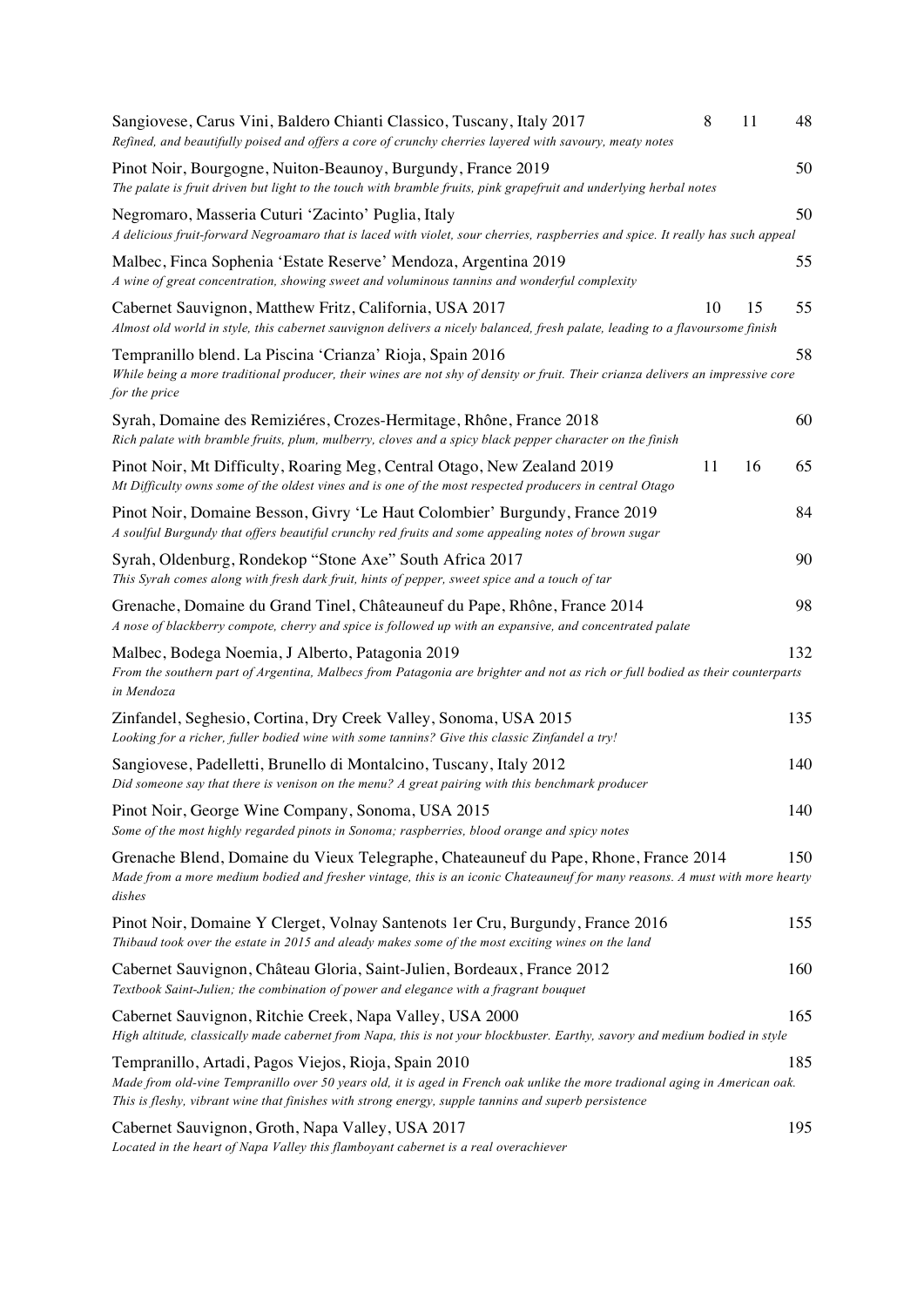| Grenache, Domaine de la Janasse, Chateauneuf-du-Pape Cuvee Chaupin, Rhone, France 2009<br>Full bodied, with silky tannins, a multi-dimensional, textured, voluptuous palate and a stunning finish, this wine is outrageously<br>delicious and a phenomenal expression of grenache vines planted in 1912 | 195 |
|---------------------------------------------------------------------------------------------------------------------------------------------------------------------------------------------------------------------------------------------------------------------------------------------------------|-----|
| Nebbiolo, Prunotto, Barolo Bussia, Piedmont, Italy 2014<br>A slightly more modern expression of Barolo, darker fruit, lusher with an earlier drinking window                                                                                                                                            | 198 |
| Cabernet Blend, Silver Oak, Alexander Valley, Sonoma 2017<br>The Alexander Valley cuvee of this flagship producer that ages its wines in American Oak; round, sweet, spicy and coconut<br>flavours                                                                                                      | 245 |
| Grenache Blend, Chateau de Beaucastel, Chateauneuf du Pape, Rhone, France 2009<br>From one of the most highly established producers in the region and a warm vintage, full, rich yet balanced and ready to drink                                                                                        | 245 |
| Pinot Noir, Domaine Marquis d'Angerville, Volnay Fremiet 1 er Cru, Burgundy, France 2014<br>In the same family for over 200 years; Guillaume d'Angerville, the $6th$ generation has bought this estate to new heights. All of<br>the Volnay elegance in a glass                                         | 245 |
| Syrah, Trinity Hill, Hommage, Gimblett Gravels, New Zealand 2017<br>From the northern island of New Zealand, very fragrant, floral and spicy style of syrah.                                                                                                                                            | 250 |
| Pinot Noir, Maison Harbour, Corton Grand Cru, Burgundy, France 2016<br>This North American couple decided to change their career to pursue their love of wine. Tiny production, high end wines                                                                                                          | 250 |
| Cabernet Sauvignon, Pontet-Canet, Pauillac, Bordeaux, France 2007<br>A wonderful estate from a classic appellation, a wine with the combination of fruity and secondary notes, ready to drink!                                                                                                          | 295 |
| Shiraz, Henschke, Mount Edelstone, Eden Valley, Australia 2015<br>One of Australias best producers, a special vineyard with 100yr old vines; rich savoury flavours with velvety tannins                                                                                                                 | 350 |
| Cabernet Blend, Chateau Smith Haut Lafitte, Bordeaux, France 2003<br>The Cathiard family took over the domaine in 1990, a mere year later, connoisseurs were reporting that Smith Haut Lafitte had<br>rediscovered its former splendour. 2003 was a warm vintage and a perfect pairing with the bavette | 375 |
| Cabernet Sauvignon, Christian Moueix, Ulysses, Napa Valley, USA 2014<br>From one of the most famous bordelais families; only the 3rd vintage produced. The generosity of Napa with a French note                                                                                                        | 395 |
| Nebbiolo, Massolino, Barolo Riserva Vigna Rionda, Piedmont, France 2015<br>Massolino's Vigna Rionda is one of the best vineyards in Serralunga; a powerful, concentrated and mineral wine                                                                                                               | 395 |
| Sangiovese, Biondi-Santi, Brunello di Montalcino, Tuscany 2009<br>A pioneer and iconic producer since the late 1800's; penetrating, savoury and sweet, with terrific energy and purity                                                                                                                  | 425 |
| Cabernet Blend, Chateau Montrose, Saint Estephe, Bordeaux 2015<br>This late-ripening vintage allowed for perfect maturation of the tannins and resulted in a silky wine that exudes class and<br>pedigree                                                                                               | 425 |
| Pinot Noir, Mongeard-Mugneret, Echezeaux Grand Cru, France 2017<br>The high tones and perfumed notes of this grand cru from a producer that craft wines in a more generous style                                                                                                                        | 450 |
| Pinot Noir, Lucien Lemoine, Clos de la Roche Grand Cru, Burgundy, France 2014<br>Exceptional fruit quality made by a top producer, all of the complexity and layers from a world class wine                                                                                                             | 495 |
| Cabernet Blend, Chateau Leoville Las Cases, Saint Julien, Bordeaux 2006<br>When a 'second growth' Bordeaux should clearly be 'first growth'; 2006s are tasting great too. A timeless classic!                                                                                                           | 550 |
| Cabernet Blend, Joseph Phelps, Insignia, Napa Valley, California, USA 2016<br>An Iconic Napa cab from a blockbuster vintage; full, rich, robust tannins that call for a steak from the charcoal grill                                                                                                   | 595 |
| Cabernet Blend, Joseph Phelps, Backus, Napa Valley, California, USA 1999<br>This 500 case cuvee of pure, unbridled, powerful Cabernet from the volcanic hillsides above Napa Valley, possesses beautiful                                                                                                | 595 |
| fruit, outstanding purity and moderately high tannin<br>Cabernet Blend, Ridge, Monte Bello, Santa Cruz Mountains, California, USA 2016<br>Paul Draper has been making world class wines for the past 50 years, incredibly complex with a clear, elegant bordelaise<br>sensitivity                       | 675 |